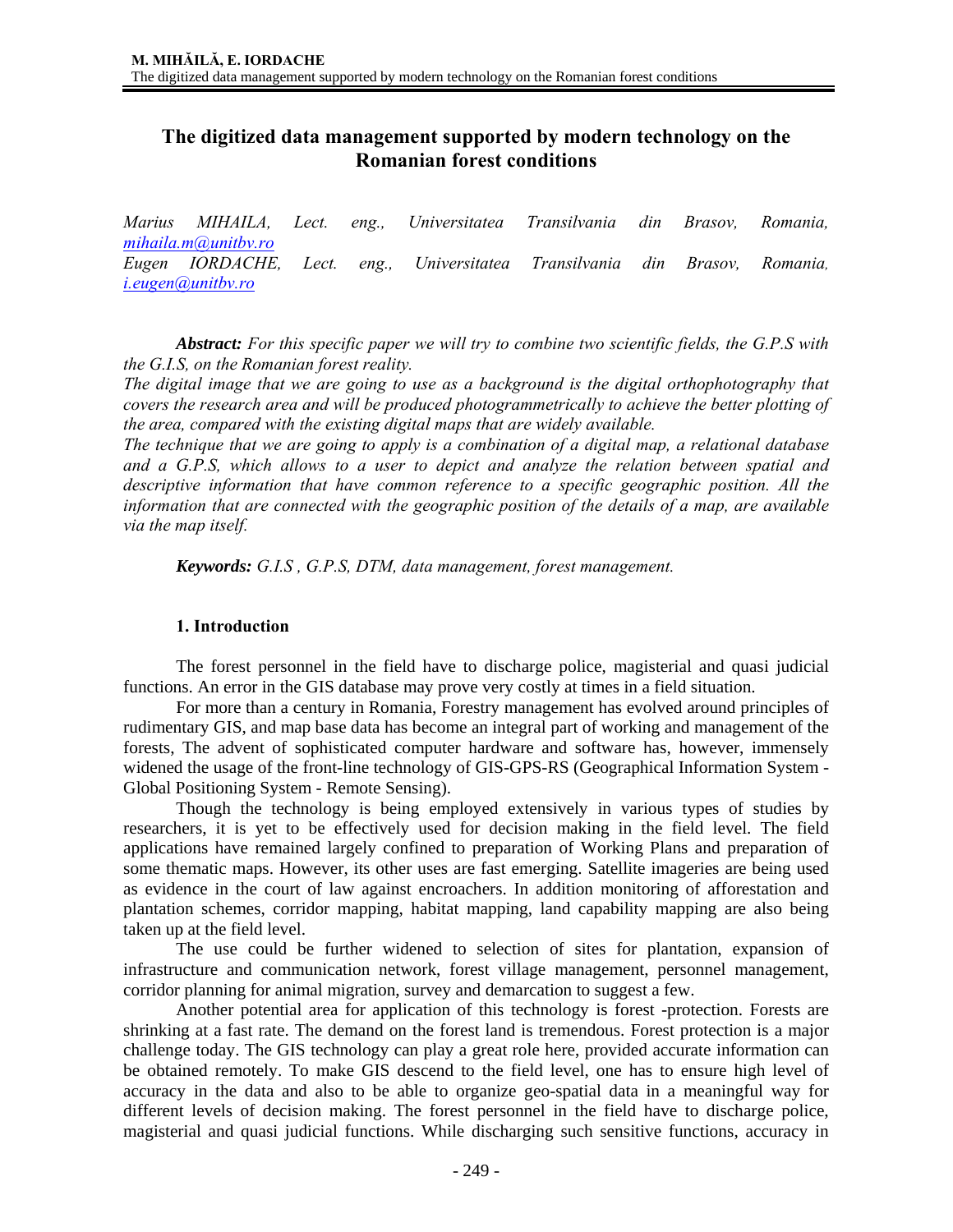data becomes a prominent factor in use of the technology. An error in the GIS database may prove very costly at times in a field situation.

The accuracy of the G.P.S on a forest environment is a disadvantage for many applications that require accuracy, especially when it needs to be done under crown-closed. After the completion of the selective availability the accuracy of low cost G.P.S. was improved (Gianniou, 2000, Doukas et al., 2002, Resnik, 2002). The small devices are more ergonomic when using them in forests, they are combined also with a compass and altimeter and so they have a reliable basic accuracy, when the measurements are made with clear sky, and from there the directions can be determined using the compass at particular points under the foliage (Gzaja and Heurich, 2003, NWF, 2002).

It is of high interest the evolving technology of the combination of mobile phones and G.P.S, which can also function even in enclosed environments, i.e. buildings and beneath dense foliages. But of course their accuracy is 15-20 meters is limiting at the time being for all forest applications (Groten et. al., 2002).

The use of the combination of two G.P.S. receivers improves the obscurity in reception of the satellite signals and gives high accuracy, but still it is an application useful for forests only on basic trigonometric (control) points in open sky positions (Wanninger, 2002).

The data that we collect constitute a database useful also in other future applications of cadastral surveys. This happens at Hessisch in Germany where they use them within the scope of a pilot programme of exploitation of the National Cadastre's data in other applications (Hartmann et. al., 2002).

The digital information consists of two categories: the geometrical and the descriptive or thematic. Progress of image resolution allows the export of the geometrical and thematic information for a variety of objects. Improvements on data presentation and modelisation that accord with the development of three-dimensional GIS, where representation, methods and data are all dependent on objects.

The digital photogrammetry (orthophotography) is used and will be widely used in the near future. The continuous growth on the software and equipment make the photogrammetric production of orthophoto more simple, faster and cheaper. Hence, the automatic production of D.T.M. and the use of G.P.S., has made the time-consuming aerial triangulation, easier or even useless, improving the attractiveness of orthophotos. The orthophotos are produced in all scales, and gradually on a large scale, not only because of the necessity of the important G.I.S.-users such as municipal authorities, public offices etc, but also because the data update is more important on that scale.

The aim of the paper is, after proving the combination between the two technologies to utilize this know how via one PDA or laptop, GPS, on tough circumstances that can be found in a forest or a forest areas in general. We know that the application of this technology at the forest and at forest areas is peculiar, while at the same time the necessity for applying it in such lengthy lands is very high.

The points that were used as control points were surveyed planimetrically and hypsometrically, with the total station TCR 407 POWER .

The accuracy of the total station according to the technical specifications is 2-5 mm  $+$  2 ppm according to the time of measurement and the distance. The hand G.P.S. that was used was GPSmap 60CSx of Garmin (Figure 2).

It concerns a receiver of low weight that receives signals from 12 satellites, according to which we can succeed the definition of our position, the speed and the direction of movement, as well as the time and the distance until the final destination.

It is a tool of survey that combines the creation and information of GIS geodata with the manageability of a hand GPS. It's very easy to use. It collects easily points, polylines, polygons, as well as points of grid for DTM creation with attributes and features. When combined with the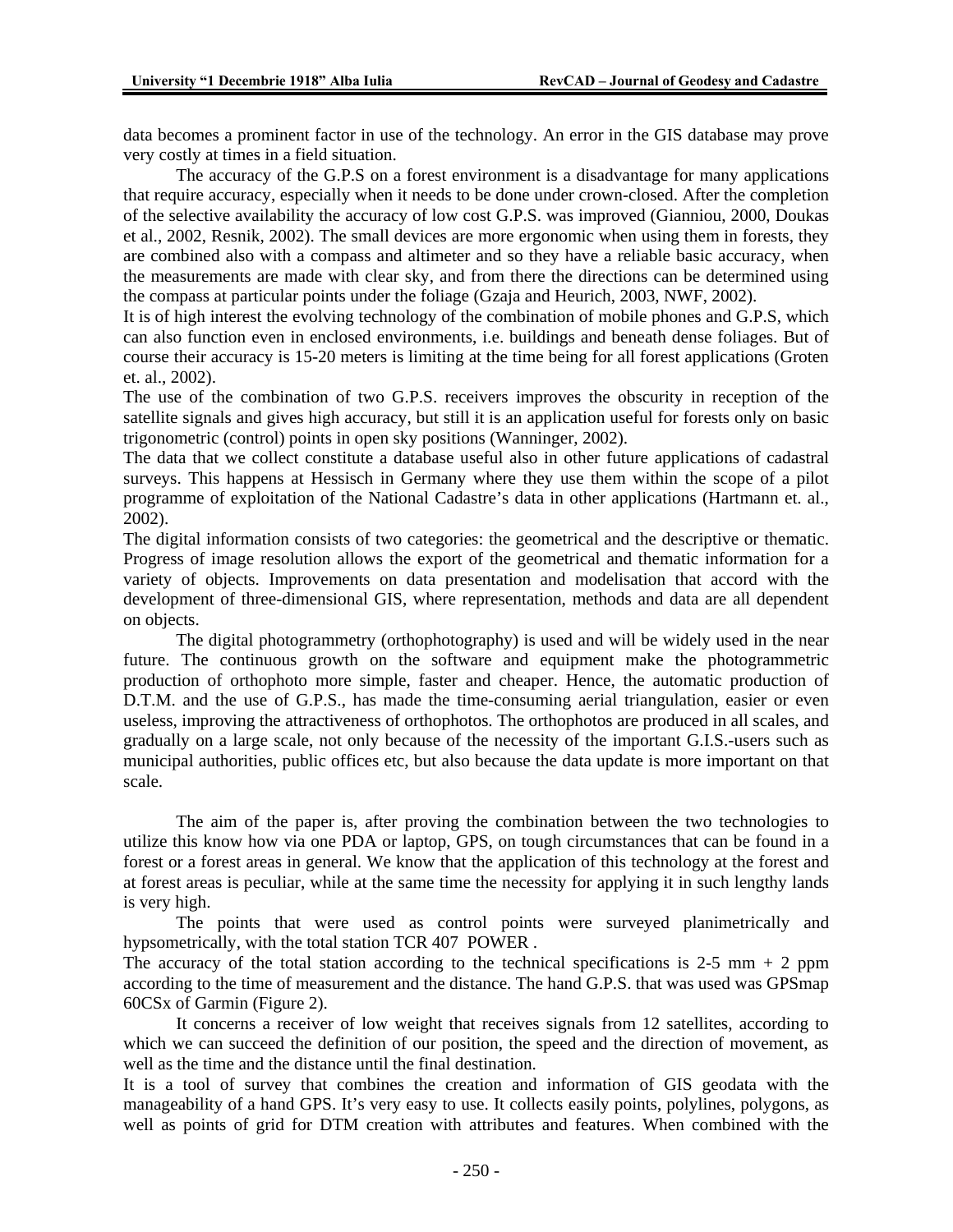appropriate software it can easily process and export the data that have been received at the field, informing the GIS basis. This way, the map can be scanned on the GPS and exist as background at the field, as well as to export all the measured data in IMG format.

The instrument that was used for specifying the variety of characteristic points of the ground that were used as control points was the total station TCR 407 POWER .

## **2. Methodology**

For this specific paper we will try to combine two scientific fields, the G.P.S with the G.I.S, on the Romanian forest reality.

The digital image that we are going to use as a background is the digital orthophotography that covers the research area and will be produced photogrammetrically to achieve the better plotting of the area, compared with the existing digital maps that are widely available.

The technique that we are going to apply is a combination of a digital map, a relational database and a G.P.S, which allows to a user to depict and analyze the relation between spatial and descriptive information that have common reference to a specific geographic position. All the information that are connected with the geographic position of the details of a map, are available via the map itself.

A couple of aerial photos were used, which were taken in 2005, and after they were scanned on a special photogrammetric scanner, it was processed using the Leica Photogrammetry Suite (LPS 9) software of the Leica Geosystems of the Leica Geosystems company.



Imagine Ikonos: sept. 2001

Plan topografic: zbor 1973, imprimat 1977

#### Fig 1. Research area

The relative orientation as well as the automated production of Digital Terrain Model (D.T.M.), were realized with the application of the automatic correlation of homological digital pictures using as a pattern windows of the radiometrical rates of the digital pictures (area based matching). This method is used more often than the rest for digital photogrammetry (Wolf and Dewitt 2000). Also the LPS 9 software provides the potentiality of producing and use pyramids of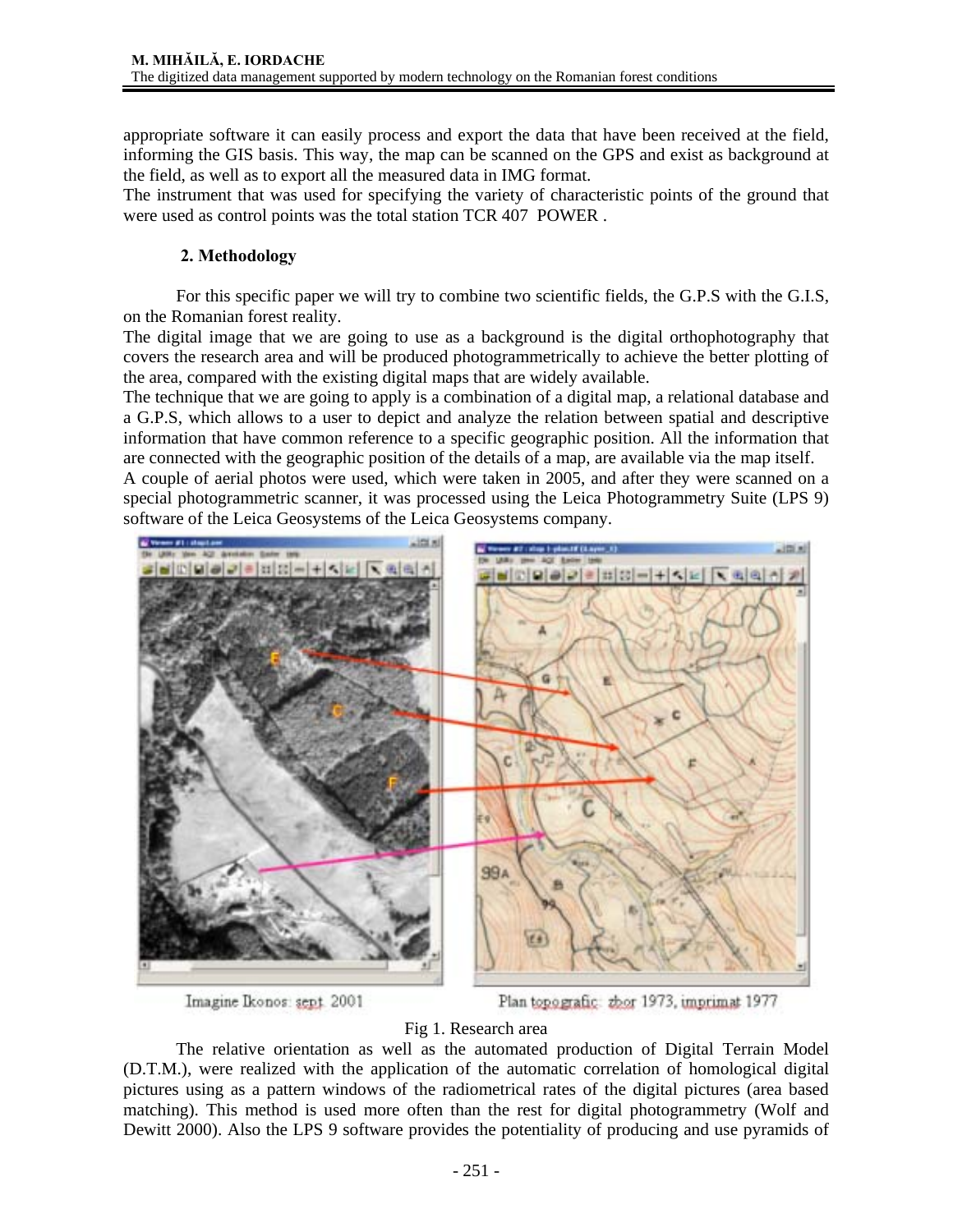the digital images that improve the final results since they consist of an auxiliary means for the finding of suitable initial values that are used for the determination of the optimum solution in the problem of digital correlation (Kraus 1996). On figure 2 the automated production of Digital Terrain Model using pyramids are picturized.



Fig 2. Automated production D.T.M. with the use of pyramids (Ackermann and Hahn 1991).

Final product of the photogrammetric process of the aerial photos of the research area is the digital orthophotography, which result from the differential rectification, of the aerial photos with the abolition of the position errors which they include because of the ground relief. The production of digital orthophotography is the first full automated procedure of the digital photogrammetry (Baltsavias 1996).

After the completion of that, the introduction of the orthophotography on G.I.S. started, which was based on the ArcGIS 9 software of the ESRI Company. Geographical vector data were created (polygons and lines), based on the photo-understanding of the research area, which were connected with descriptive data on the geographic database of the ArcGIS. After the definition of the topology, the recording of the road network of the area was carried out. The next step was the cartographic plotting and the production of the final digital orthophotomap.

This was followed by the introduction and on line communication of the raster archive of orthophotography with the localization of the position using the G.P.S. receiver. Finally, after the elaboration of data at the office, the improvement of the database on a G.I.S environment began which will be followed by tests on a forest environment. The palmtop or laptop will be connected with the hand GPS and the tests on a forest environment will begin. There will be an effort for data transfer with the assistance of a mobile phone from the database, using the Internet on the palmtop or laptop.

## **3. Results**

The processing of primary aerial photos gave the orthophotomap of our research area. In figure 3 we have a perspective of the research area as it comes out from the GIS.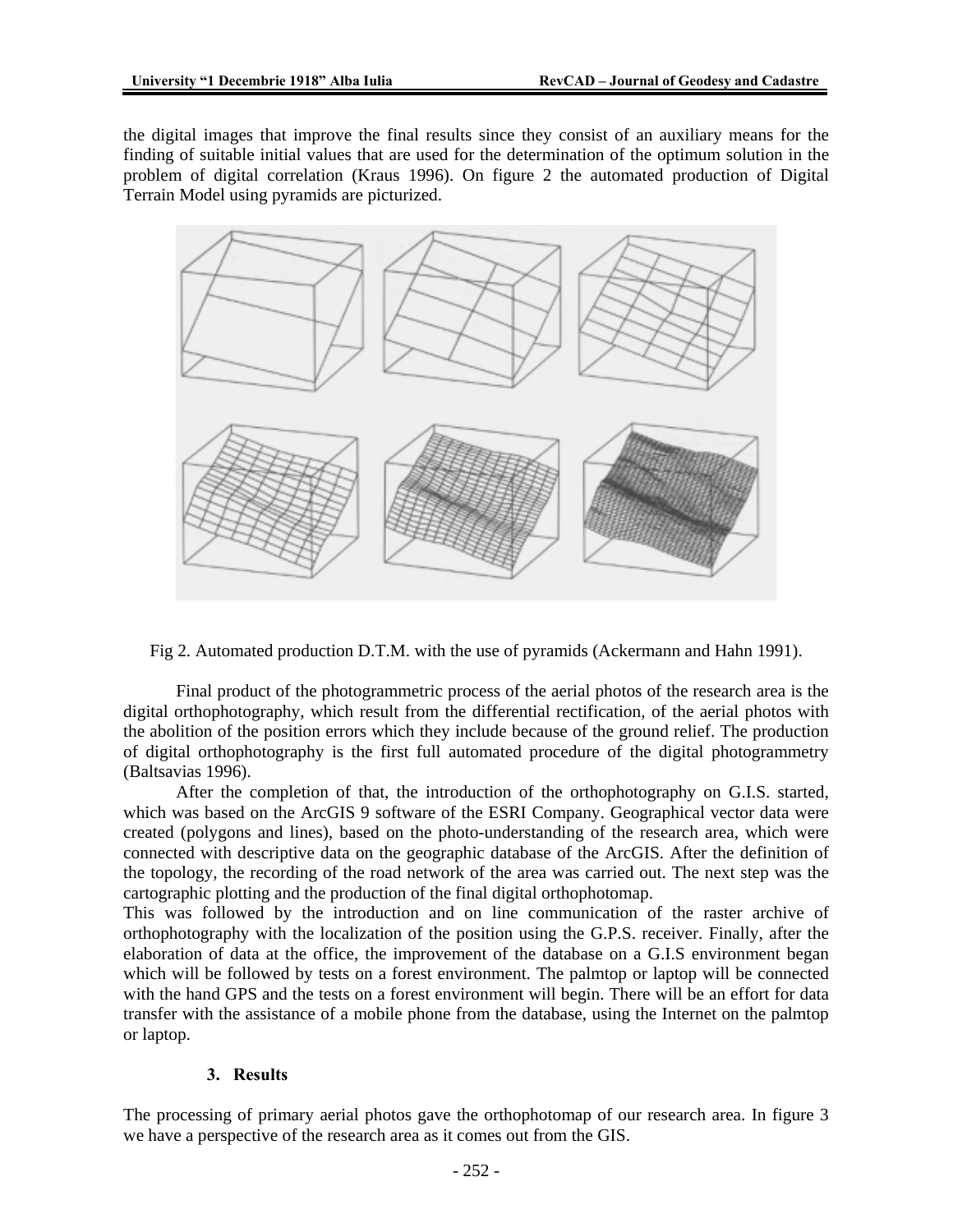

Fig 3. GIS perspective of research area

## **4. Conclusions and proposals**

At this paper an initial effort is done for developing and materialization of a combination of GIS with G.P.S., which aims to utilize the geographical position on a palmtop, which will be connected to a hand G.P.S.

The application of this connection at the field enables to the user to know each every moment where he is. Hence, he can direct the device to on direction or specific point, finding the shortest route. It is widely known that the application of this combined technology on the forest and the forest areas is particular, while at the same time the necessity of the application on such wide areas is extremely big.

The GPS can combine with the Geographical Information Systems (GIS). This combination re-defines the way that we locate, organize, analyze and mapping the data.

The laborious part of the photogrammetric procedure is the plotting of the relief. Palmtop software is required, so as to organize and expand the applications of utilization services of the geographical position. The flexibility of moving, the friendly for the user function, the potentiality to use a huge mass of data and the potentiality of reviewing and updating the results anywhere and wherever, is necessary.

It is considered necessary to report the results on coordinates of a report system widely known and used such as the report system WGS '84that records all the control points that are going to be used during the photogrammetric procedure, will be calculated on that system .